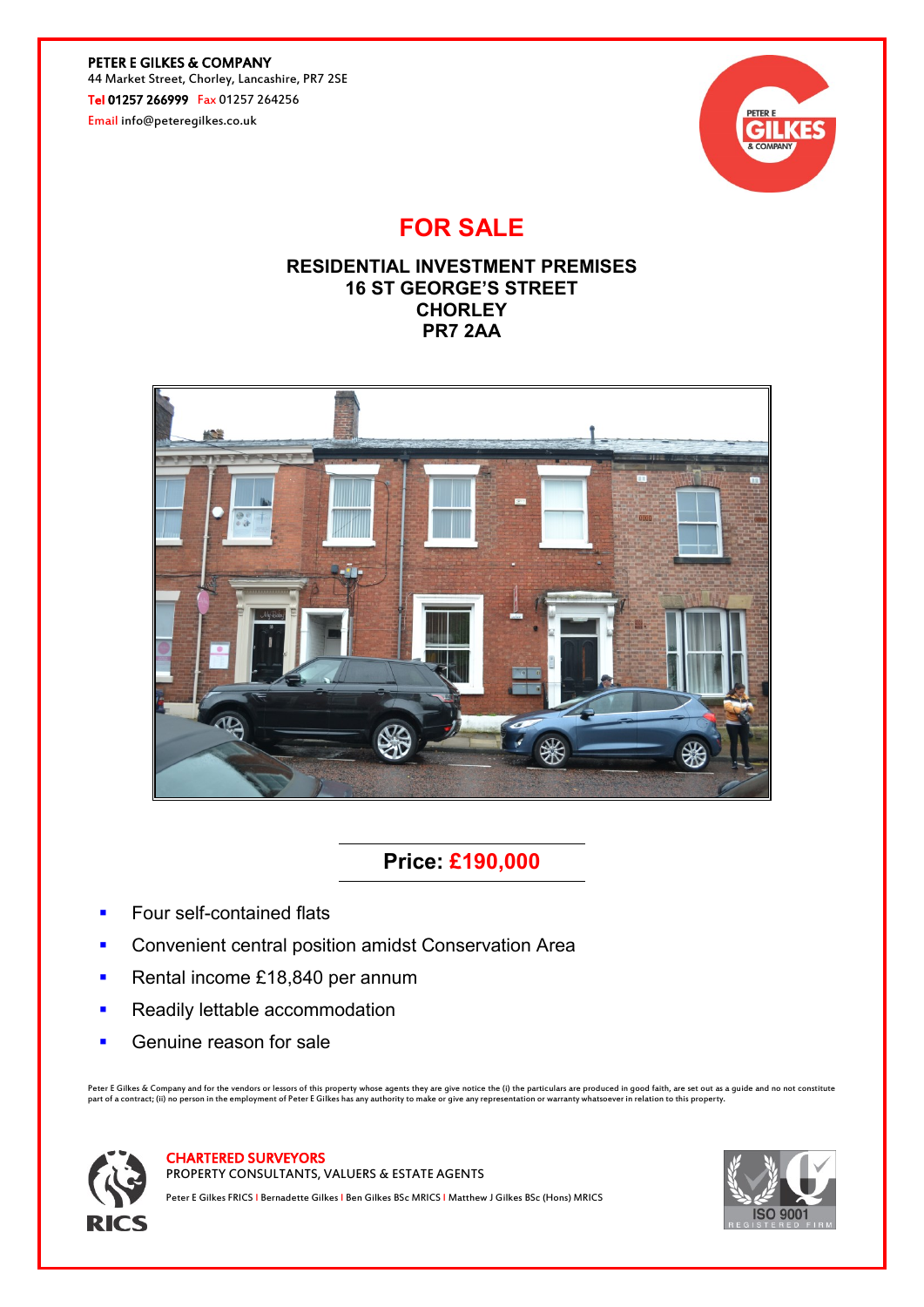**Description:** The property is a substantial and prominent former gentleman's residence which in recent years was the local Registry Office and which has been converted into four very spaciously proportioned individual flats in presentable general order.

> The building is part of the St George's Conservation Area and enjoys a level of appeal and amenity yet is within strolling distance of the town centre.

**Location:** Proceeding down Market Street from the town centre, St George's Street is on the left.

**Accommodation:** *(all sizes are approx)* The flats briefly comprise:

## **Ground Floor**

**Flat 1:**

### Living Room/Kitchen

With stainless sink unit, fitted cupboards and worktops, gas hob with oven below and hood above.

## Bedroom 1

Of generous proportions and incorporates bay window. En-suite bathroom with WC, washbasin and shower cubicle

## **Flat 2:**

## Living Room/Kitchen

With stainless sink unit, fitted cupboards and worktops, gas hob with oven below and hood above.

Double Bedroom En-suite bathroom with WC, washbasin and shower cubicle.

## **First Floor**

## **Flat 3:**

### Living Room/Kitchen

With stainless sink unit, fitted cupboards and worktops, gas hob with oven below and hood above.

Double Bedroom

En-suite bathroom with WC, washbasin and shower cubicle.

### **Flat 4:**

### Living Room/Kitchen

With stainless sink unit, fitted cupboards and worktops, gas hob with oven below and hood above.

Double Bedroom 1 With cupboard.

Double Bedroom 2 With cupboard.

## Bathroom

With three piece suite and shower over bath.

#### Rear Balcony

With spiral staircase leading out into rear yard.